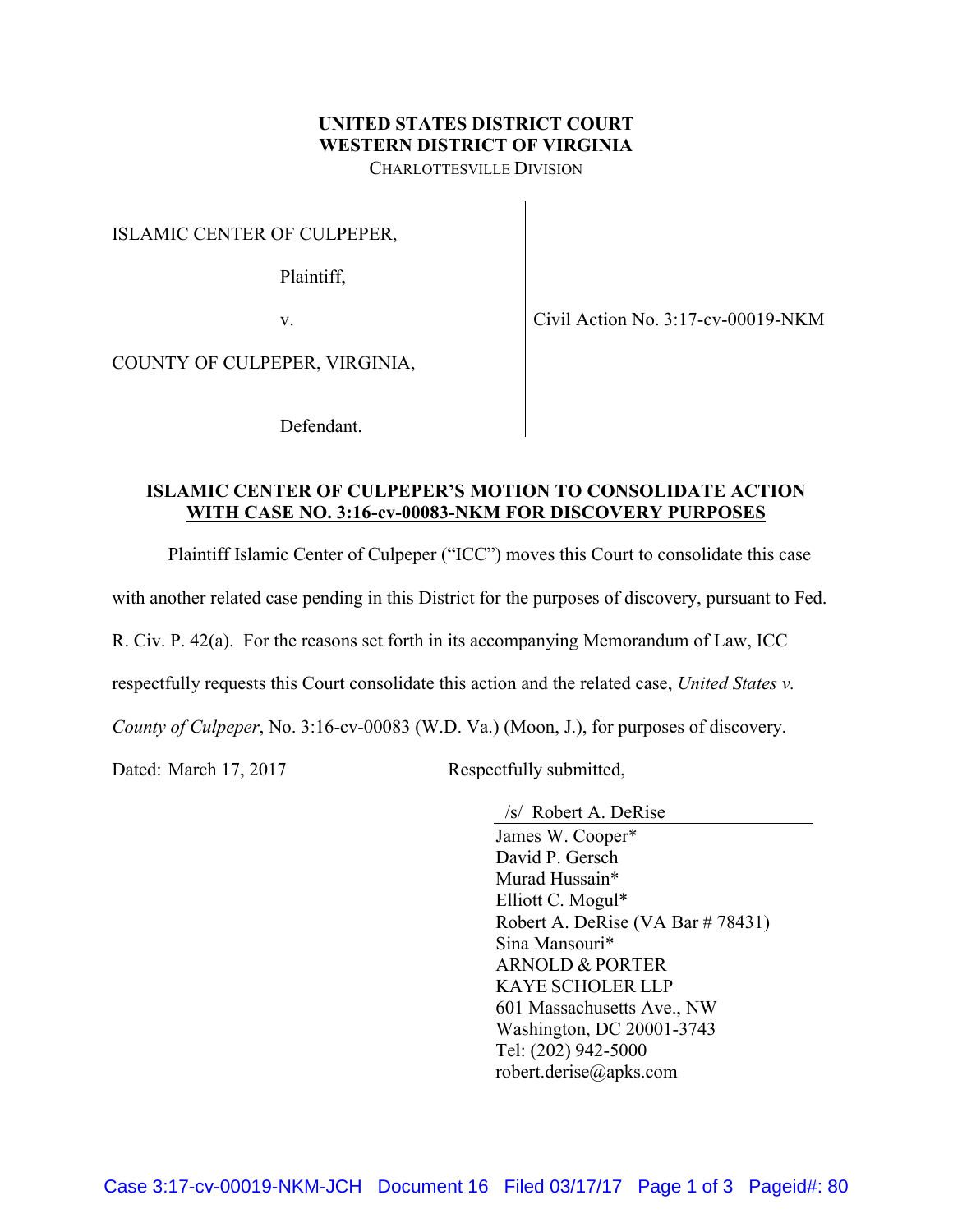Johnathan Smith Madihha Ahussain\* MUSLIM ADVOCATES P.O. Box 71080 Oakland, CA 94612 Tel: (415) 692-1484

Counsel for Islamic Center of Culpeper

\* Pro Hac Vice Pending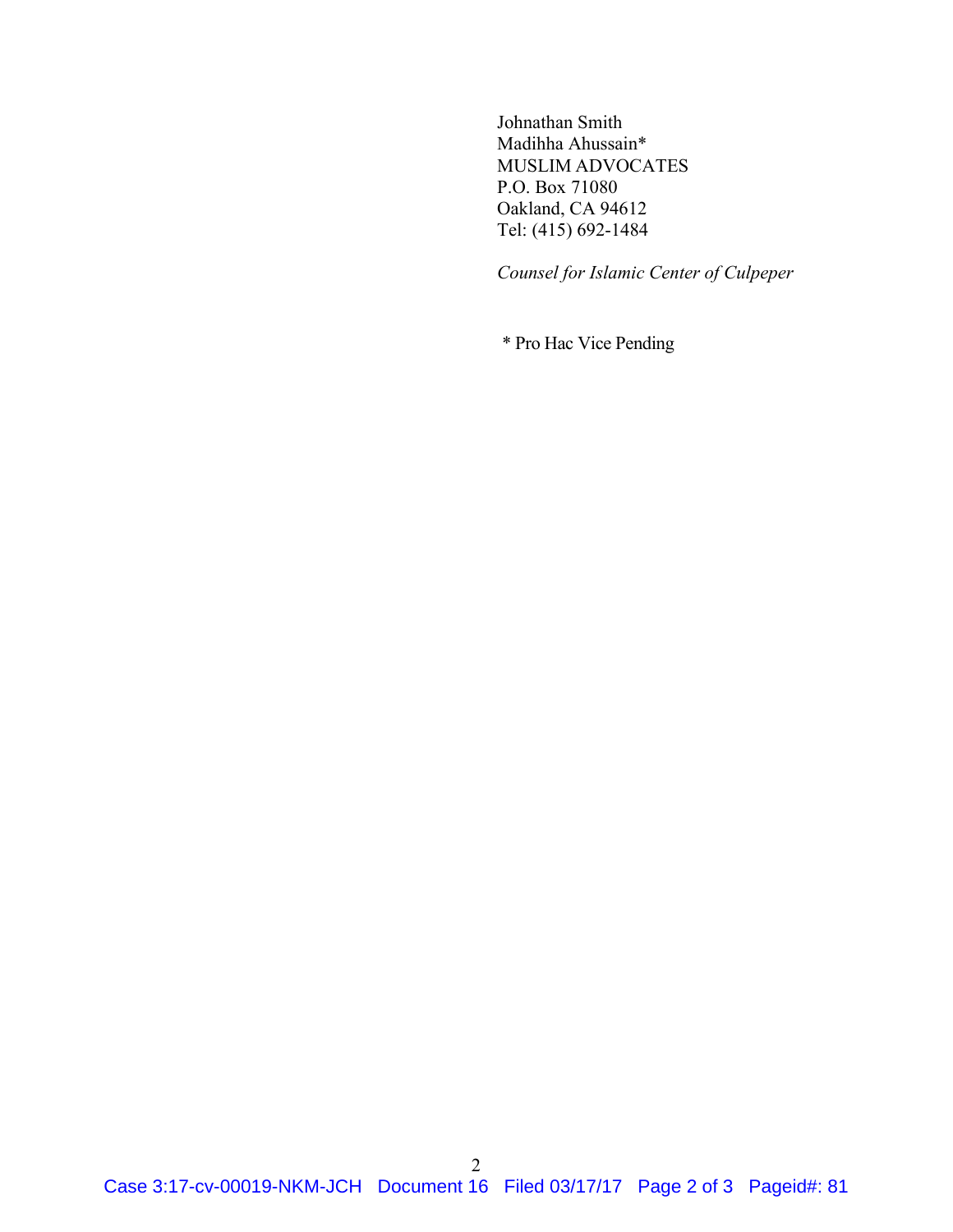# CERTIFICATE OF SERVICE

I hereby certify that on March 17, 2017, I caused the foregoing document to be electronically filed with the United States District Court for the Western District of Virginia by using the Court's CM/ECF system. I further certify that on this date, counsel for the County of Culpeper was served electronically with this document using the Court's CM/ECF system.

Dated: March 17, 2017 /s/ Robert A. DeRise Robert A. DeRise

Counsel for Islamic Center of Culpeper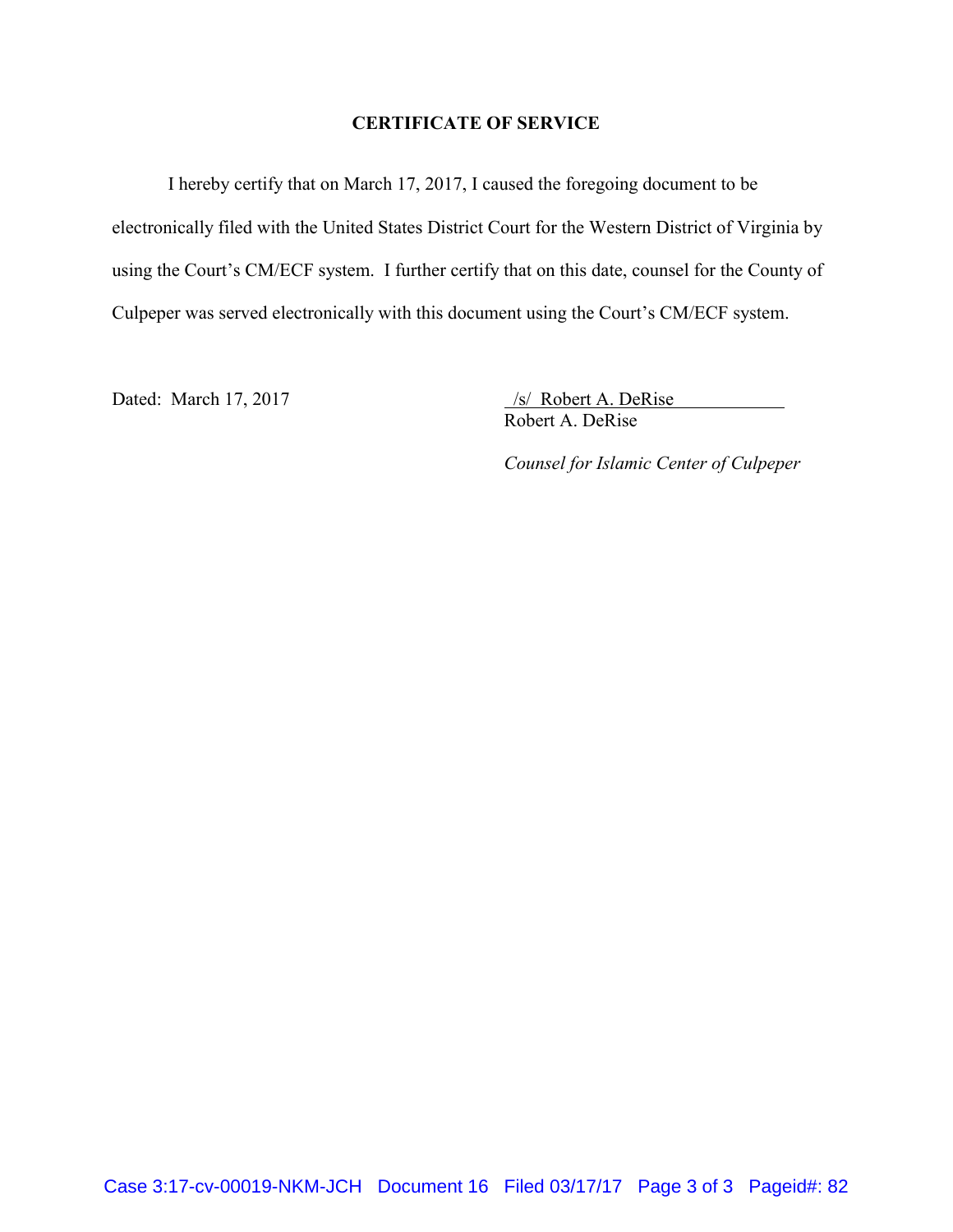#### UNITED STATES DISTRICT COURT WESTERN DISTRICT OF VIRGINIA CHARLOTTESVILLE DIVISION

ISLAMIC CENTER OF CULPEPER,

Plaintiff,

v.

Civil Action No. 3:17-cv-00019-NKM

COUNTY OF CULPEPER, VIRGINIA,

Defendant.

# ISLAMIC CENTER OF CULPEPER'S MEMORANDUM OF LAW IN SUPPORT OF MOTION TO CONSOLIDATE ACTION WITH CASE NO. 3:16-cv-00083-NKM FOR DISCOVERY PURPOSES

Plaintiff Islamic Center of Culpeper ("ICC") seeks to consolidate this case with another related case pending in this District for the purposes of discovery pursuant to Federal Rule of Civil Procedure 42(a). This action and the related case, United States v. County of Culpeper, No. 3:16-cv-00083 (W.D. Va.) (Moon, J.) ("United States Action"), concern the same nucleus of facts and share several overlapping claims presenting the same legal questions. Accordingly, there is considerable overlap in the discovery that the parties would seek in each case and consolidation would promote both judicial efficiency, and reduce costs and inconvenience to the parties and third parties from whom discovery might be sought. In particular, consolidation will avoid duplicative depositions and minimize potential discovery disputes.

Consolidation would not prejudice or delay any party in either case. Each is in an early litigation stage: this action was very recently filed; discovery is in its earliest stages in the United States Action; and no substantive legal issue has been adjudicated in either action. The ICC will consent to the discovery schedule set out by the Court for the United States Action,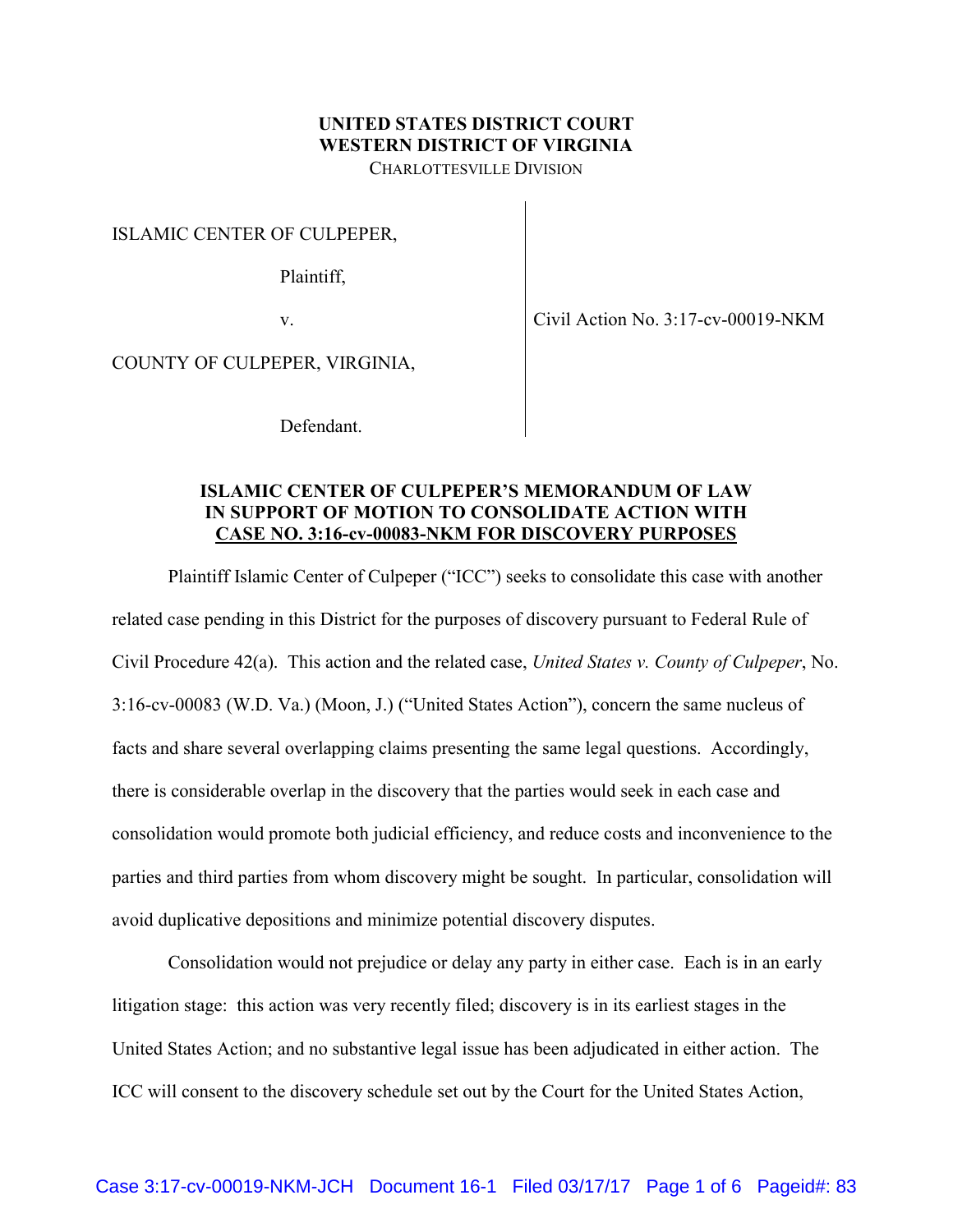subject to any adjustments that the parties to this Action and the Court may determine as discovery goes forward. The United States of America consents to the relief requested in this motion. Culpeper County takes the position that the whole of the two matters should be consolidated, including through trial, and that consolidation should not be limited to discovery only.

#### ARGUMENT

When related cases share common issues of law and fact, a district court has broad discretion to order consolidation under Federal Rule of Civil Procedure 42(a). See A/S J. Ludwig Mowinckles Rederi v. Tidewater Constr. Corp., 559 F.2d 928, 933 (4th Cir. 1977). This Court has consolidated cases when they "ar[o]se from a common set of facts," "[t]he legal issues presented overlap almost completely," and "there is little likelihood of prejudice to any party." Henderson v. United States, No. 6:07-cv-00009, 2008 WL 1711404, at \*5 (W.D. Va. Apr. 11, 2008). This Court has noted that "judicial economy favors consolidation because it saves time and expenses and avoids the risk of inconsistent judgments." Diment v. Supreme Court of Virginia, No. 3:07-cv-00033, 2007 WL 4302867, at \*1 n.1 (W.D. Va. Dec. 6, 2007). "Consolidation is not barred simply because the plaintiffs may be relying on different legal theories or because there are some questions that are not common to all the actions; the critical consideration . . . is whether there is at least one common question of law or fact to justify bringing the actions together." 9A Wright & Miller, Federal Practice and Procedure, § 2381 (3d ed.).

"Included within th[e Court's] discretion is consolidation for discovery and pre-trial purposes." Rishell v. Comp. Sciences Corp., No. 13-cv-931, 2014 WL 11515835, at \*1 (E.D. Va. Apr. 4, 2014) (citation omitted). It is not uncommon for a court to order consolidation for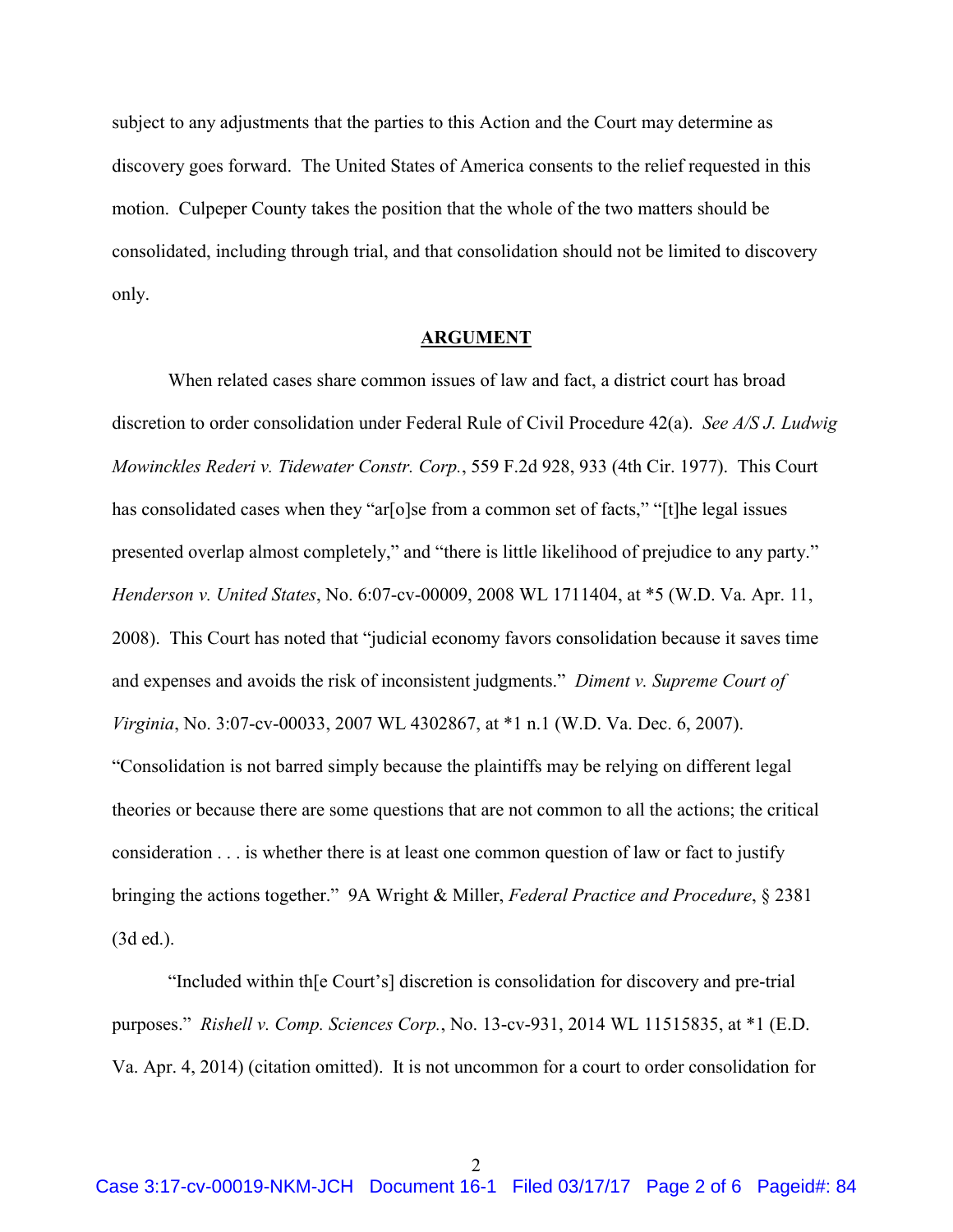discovery purposes, reserving for a later date the decision whether cases should be consolidated for trial. See, e.g., Adams v. Alliant Techsystems, Inc., No. 7:99-cv-0813, 2002 WL 220934, at \*3–4 (W.D. Va. Feb. 13, 2002).

This standard is more than satisfied here. Both this action and the United States Action arise from the same events: the ICC's application for a pump and haul permit from the County of Culpeper in 2016, and the subsequent denial of that permit at an April 2016 County Board of Supervisors Meeting. There is also a significant overlap in the legal issues in each action. Both the United States and the ICC raise claims under the Religious Land Use and Institutionalized Persons Act of 2000 ("RLUIPA"), 42 U.S.C. §§ 2000cc–2000cc-5. Compl. ¶¶ 78–95 (ECF No. 1); Complaint, U.S. v. Cty. of Culpeper, No. 3:16-cv-83, ¶¶ 59–61 (W.D. Va.) (Moon, J.) (ECF No. 1) ("DOJ Compl."). Both actions assert those claims under the theory that the County's permit denial imposed a substantial burden on the ICC's religious exercise and was an action based in religious discrimination. Compl. ¶¶ 80; DOJ Compl., ¶¶ 1, 60. Each plaintiff also seeks some of the same relief, including a declaration that the County's actions violated RLUIPA and an injunction preventing the County from further actions against the ICC in violation of that statute. Compl. at Prayer for Relief ¶¶ 1–6; DOJ Compl., at Prayer for Relief  $\P$ [ $\parallel$  1–4. Given these similarities, there is likely to be significant overlap in the type of discovery the parties will seek to take in each case in order to support their respective claims and defenses.

Consolidating the instant case with the United States Action for discovery is the most efficient way to manage these cases as it will enable each witness to be deposed just once and likely will reduce duplication of document discovery. Similarly, consolidation avoids the risk of inconsistent discovery rulings. By contrast, if the cases are not consolidated, there will be unnecessary duplication of effort and expense.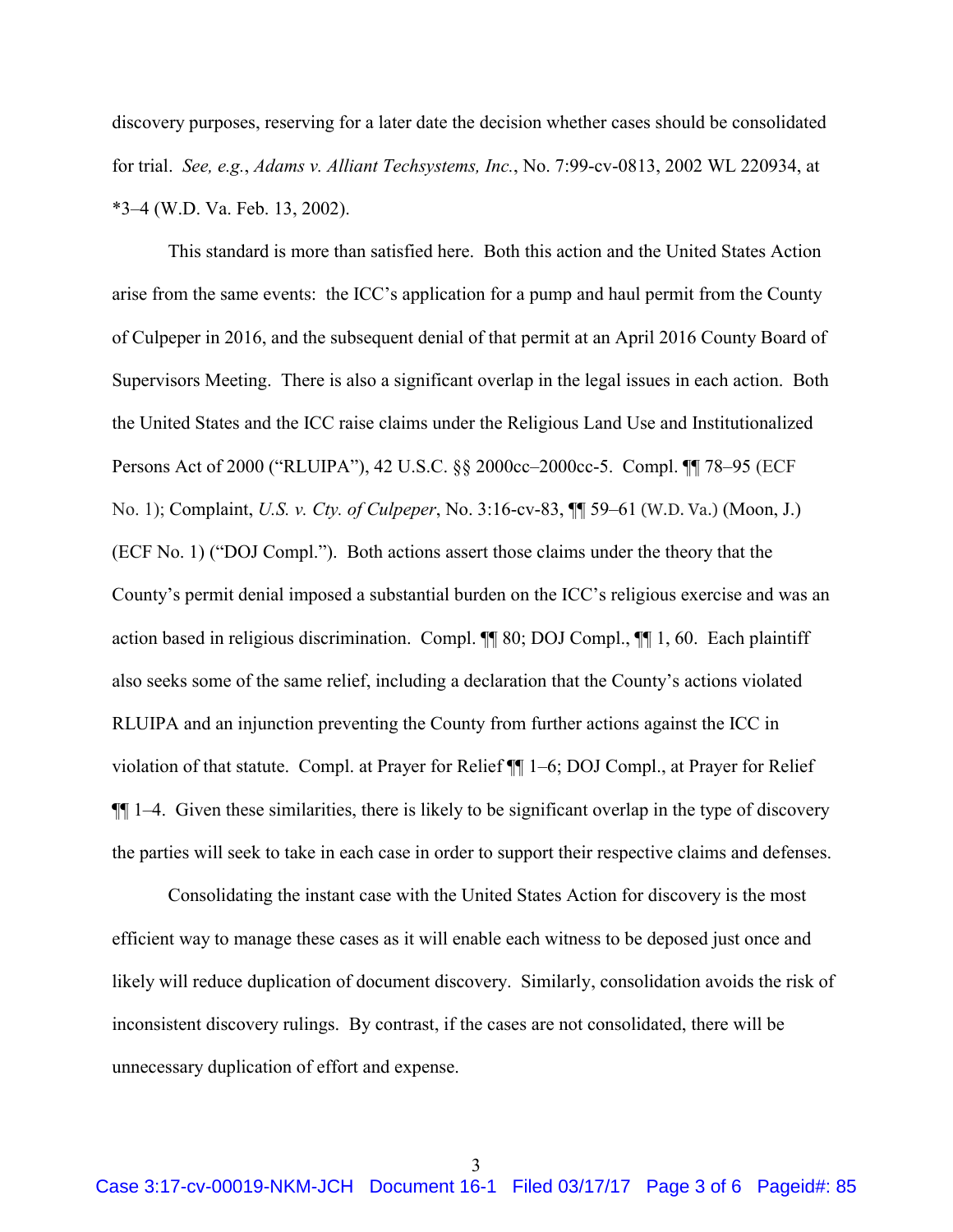Any differences between the two related actions, such as the additional claims that ICC asserts that are not part of the United States Action, do not negate the benefits and efficiencies of consolidation. ICC's additional claim under RLUIPA alleges that the County's actions have imposed unreasonable limitations on religious institutions. Compl. ¶¶ 95–97. ICC also asserts claims alleging a violation of its right to free exercise of religion under the First and Fourteenth Amendments of the U.S. Constitution and the Virginia Constitution and a violation of the right to equal protection under the U.S. Constitution. Compl. ¶¶ 98–125. These claims arise out of constitutional and statutory rights that are specific to ICC. But these claims concern at least some of the same underlying facts and raise similar dispositive legal issues as those pertinent to the claims shared between the two related actions.

Consolidation would cause no prejudice. Only the most initial discovery has occurred in the United States Action, and ICC consents to abide by the discovery schedule already set forth in the United States Action. See Attachment (Amended Pretrial Order, United States Action). While there is a motion to dismiss pending in the United States Action, should that motion be denied, the cases would be in essentially the same procedural posture. Thus, upon consolidation, there would be no delay in the resolution of either case against the County. All parties—the County included—would reap the benefits of responding to discovery requests and making witnesses available for deposition only once.

Finally, the request the ICC makes here—to consolidate these cases for discovery only does not prejudice any party's decision to take different approaches to dispositive motions or trial in each case once discovery concludes. If the related cases proceed together for discovery, the Court and the parties will have the option of trying the cases separately or together, as seems best at that time.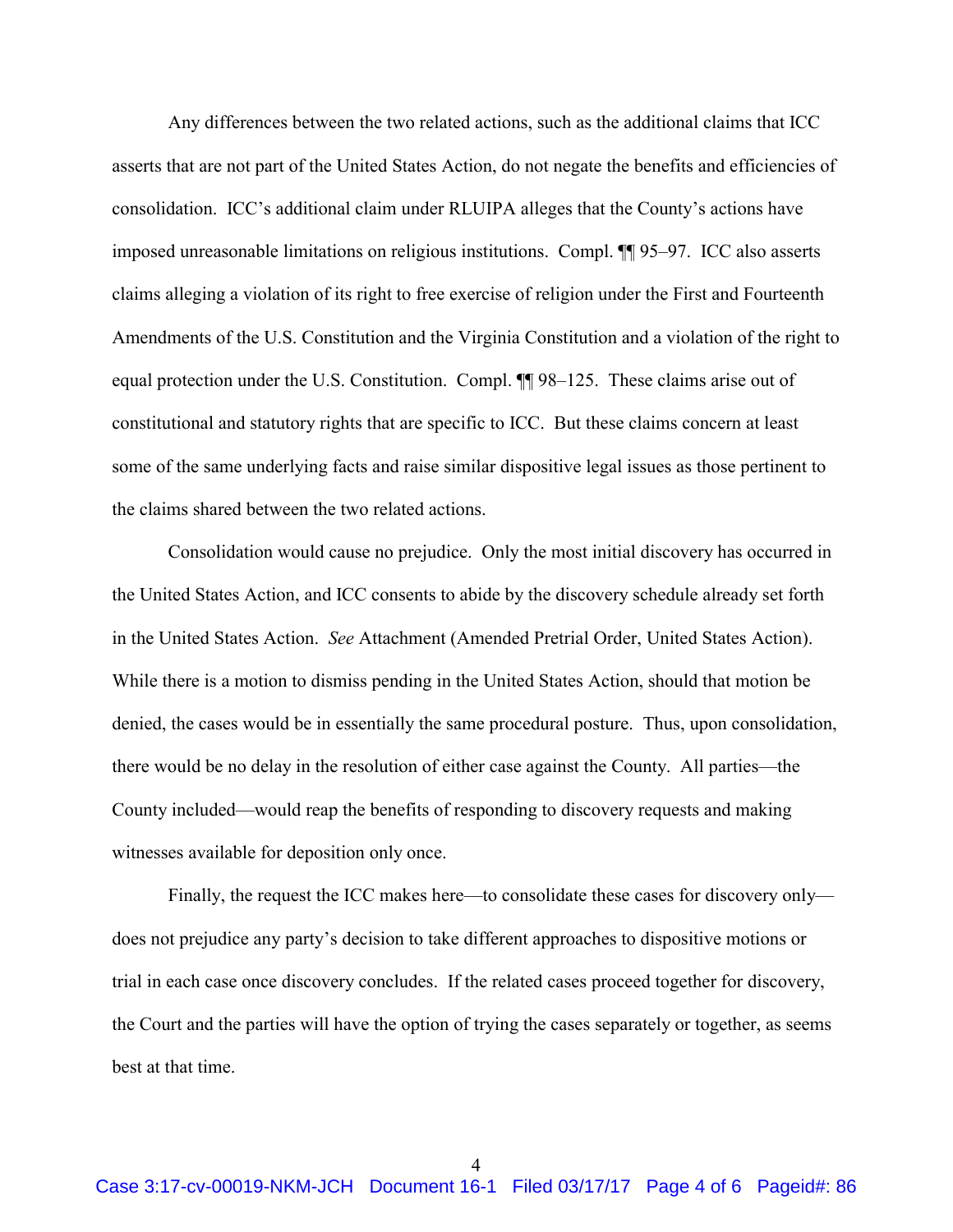#### **CONCLUSION**

Consolidating this case with the United States Action already pending before this Court satisfies the requirements of Rule 42(a) and will further the interests of judicial economy and preservation of the parties' resources. Accordingly, the ICC respectfully requests that the Court consolidate this case with the United States Action for purposes of discovery.

Dated: March 17, 2017 Respectfully submitted,

 /s/ Robert A. DeRise James W. Cooper\* David P. Gersch Murad Hussain\* Elliott C. Mogul\* Robert A. DeRise (VA Bar # 78431) Sina Mansouri\* ARNOLD & PORTER KAYE SCHOLER LLP 601 Massachusetts Ave., NW Washington, DC 20001-3743 Tel: (202) 942-5000 robert.derise@apks.com

Johnathan Smith Madihha Ahussain\* MUSLIM ADVOCATES P.O. Box 71080 Oakland, CA 94612 Tel: (415) 692-1484

\* Pro Hac Vice Pending